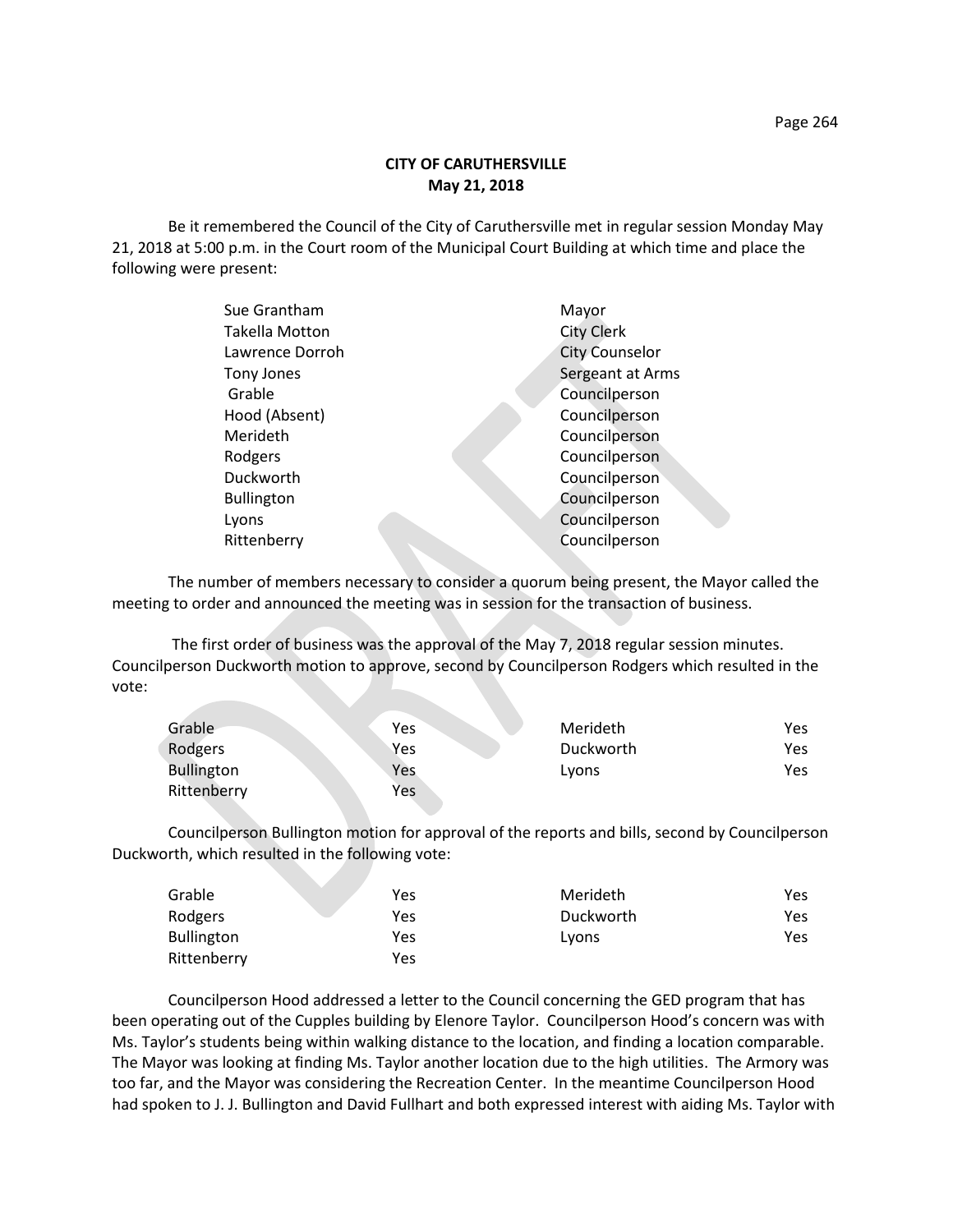## Page 265

a location for the students to attend their classes. Ms. Taylor stated that she had been with the GED program since 2010, and talked about adult education lending itself towards a viable workforce. There have been cutbacks over the years, and competing with urban areas has cut into the grant process, but Ms. Taylor and Rose McKillip continue to aid students in getting their GED. The nearest adult program is in Cape Girardeau, MO. Ms. Taylor program has been servicing the surrounding areas, and has partnered with Mers Goodwill, Job Service, and Probation and Parole. As of now they are operating off donations. Mayor Grantham commended Ms. Taylor on the job she's doing and its importance to the community. Eugene Meyer with Job Service stressed the importance of high school equivalence in today's labor force. There are also job requirements in order to receive public assistance in a lot of areas, and you have to have a high school education or high school equivalence in order to get a job.

Randy Guest addressed the Council about software for The City Collector that would give equal footing as the County. The software would cost \$5000 per year, \$1,250 a quarter; even with it being installed late the price would be the same because of the installation. The only hardware that would have to be purchased would be a printer, and training would take place for implementation of the software. Andy Terry with Clear Basin has the Assessor's account, and the price was negotiated for the City with it being a smaller entity. The program is cloud based with security measures in place, and the set up would take 2 months to move data from the Assessor's office to the City Collector. The contract would be a 5 year agreement with the billing not occurring to the next fiscal year July 1, 2018. The software would eliminate a lot of steps along with scanners, which can be utilized. Currently the City Collector has to do everything manually; the software would offer checks and balances. After some discussion about the agreement, the roll out date, and efficiency of the program there was a motion to table by Councilperson Merideth. Councilperson Rodgers second the motion which resulted in the following vote:

| Grable            | Yes | Merideth  | Yes |
|-------------------|-----|-----------|-----|
| Rodgers           | Yes | Duckworth | Yes |
| <b>Bullington</b> | Yes | Lyons     | Yes |
| Rittenberry       | Yes |           |     |

Police report; Chief Tony Jones reported that a shooting occurred over the weekend. The City, County, and Highway Patrol are working on the case. There is a suspect that a warrant has been issued on, and there are 2 more suspects that should be apprehended by the end of the day.

Fire report; Chief Charlie Jones reported fire calls from May 10, 2018 through May 21, 2018 are as follows: 5/10/18; Vehicle fire with minor damage on Truman, 5/12/18; Empty boxes burning in a field off Route U & D Extended, 5/14/18; Electrical line arched due to a vehicle accident, 5/17/18; Structure fire on Highway 84 mutual aid request, 5/17/18; Structure fire with moderate damage on East 13<sup>th</sup> St., 5/19/18; Small grass fire at overpass on Route Y. There have been 53 fire calls to date compared to 43 last year. Rural fire subscription renewals will be mailed out Friday May 25, 2018 to all members. Presently there are 129 members, with 10 members joining since January of 2018. Anyone wishing to join for the 2018-2019 year can do so before July 1, 2018. The cost is \$100 per year.

Street & Sanitation/Airport/ Building Inspection report; Councilperson Duckworth gave thanks to the Helen Schultz Garden Club and businesses for the donation of mulch for landscaping at Reynolds Park. At the airport Weights & Measures checked the fuel system and everything was in order. The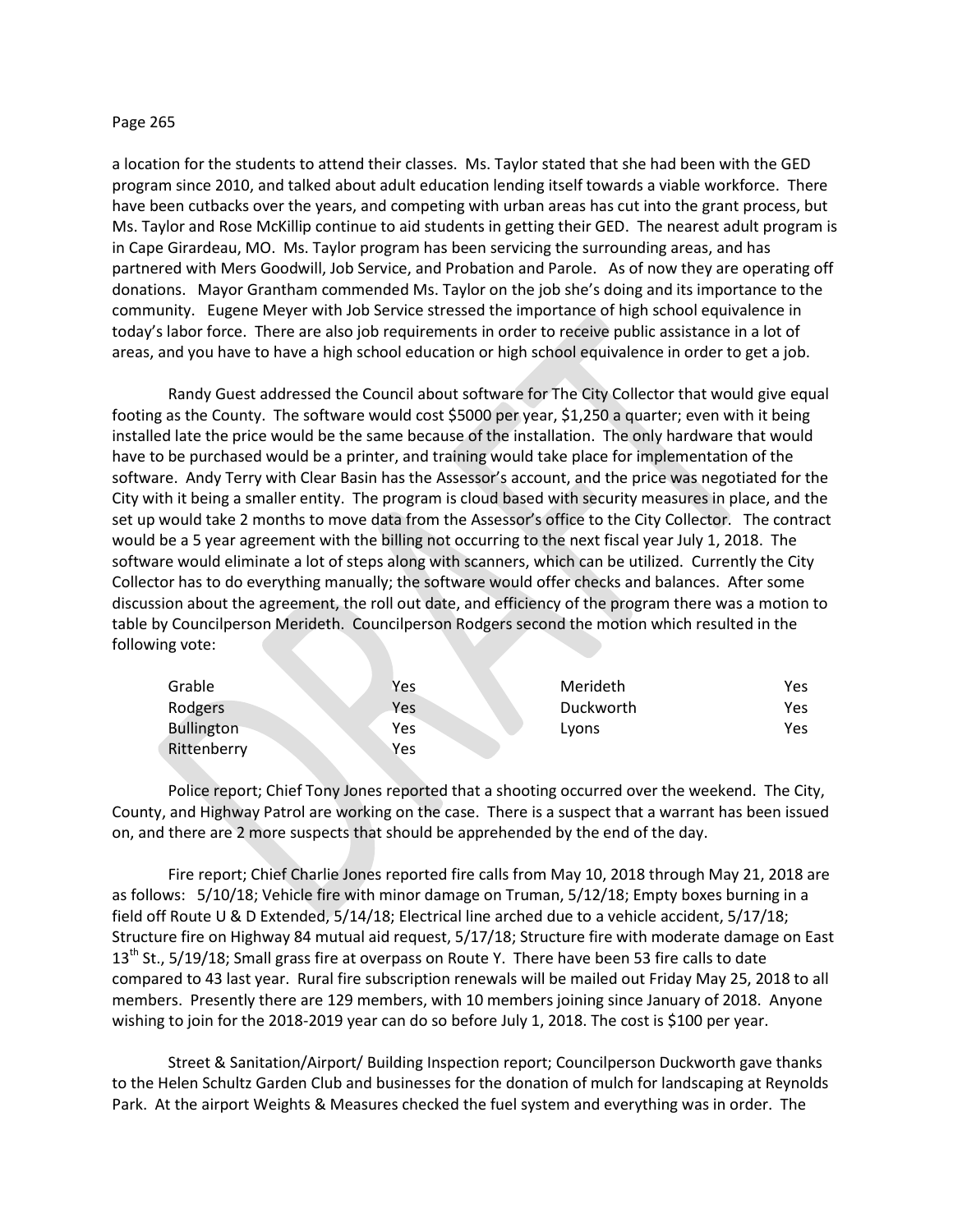airport courtesy car will be going out for repairs for a recall notice. The dump truck is still down, waiting on the hydraulic pump to come in. The spring cleanup is done, and the normal pickup of limbs and debris is ongoing. The department finished washing sidewalks at Reynolds Park, cleaned out the gutters at City Hall, and cut and trimmed Right of Ways. Several houses were inspected for occupancy, 2 notices were issued and an order to vacate and repair; there were also 2 building permits issued.

Code Enforcement report; Sonya Fuller reported on mailing out 23 letters and is currently working on 10 more letters. She has also been talking to property owners about relocating their derelict cars. The scrapping that some property owners have in their yards has been emphasized to be move to the back of the property or put on a trailer until they haul it off. The main focus at this time is getting property owners to mow. There was a question about what happens after a citation is issued. The property owner goes to court once the citation is issued. If nothing is abated they will be fined the full ticket. If part of the nuisance is abated they City will work with them. The same nuisance can also continue to be cited if there's no abatement of nuisance. Counselor Dorroh stated that generally once it gets to court a fine will be issued, and if they still fail to abate, a new citation will be issued for each day they fail to abate the nuisance.

Water & Sewer; Paul Shaw reported that the Water & Sewer Committee, Finance Committee, Doug McDowell, and John Chittenden had met to discuss different avenues to move forward with the water project. Paul Shaw and the Mayor will be going to a workshop tomorrow in Poplar Bluff where there will be discussion of infrastructure of water systems and the financing there of. Fire hydrants will be flushed on June 25, 2018, and the water will change colors.

Park & Recreation/Armory; Wes Deere reported that they're going forward with the  $4^{th}$ ,  $5^{th}$ , and 6<sup>th</sup> grade girls volleyball signups which is \$30; the softball is over. The pool summer hours will be from 12:00-4:00 pm. starting May 29, 2018. The women's' volleyball league is halfway done, and baseball and softball is still going on Mondays, Tuesdays, and Thursdays. There will be a coed volleyball tournament that will be playing at the Hayti gym June 2, 2018, the cost is \$100 per team.

Library; Teresa Tidwell reported that their calendar of events has been installed on the web site; it will be under community calendar on the site. If you google Caruthersville Public Library it will automatically come up. The calendar has all the groups in town, and there's the ability to add events as needed. The summer reading program starts May 29, 2018, and they will be getting their reading logs, book bags, and ice cream on that day. The summer reading is 8 weeks and will meet 3 days a week, five books will be assigned, and a prize will be awarded.

Budget report; Councilperson Bullington made mention of the checks being held at the Collector's office and the effect that it had on the budget, and reiterated the General Fund balance being in deficit spending also caused by being over budgeted. It's imperative to be conservative with the spending. The Finance Committee will be meeting tentatively June 5, 2018 at 5:00 p.m. to have the first budget meeting.

Mayor Grantham reported that Jim Rosen with the Wal-Mart property contacted her right away after she took office. There are 2 prospects for the space, Rural King and Buckheit, and she will be kept informed of any movement. The Mayor has formed an Economic Advisory Committee, which consist of Julie Coppage, Tyler Sullivan, Jeff Montgomery, Byron Luber, Dustin Price, Jamie Jones, Jana and Baughn